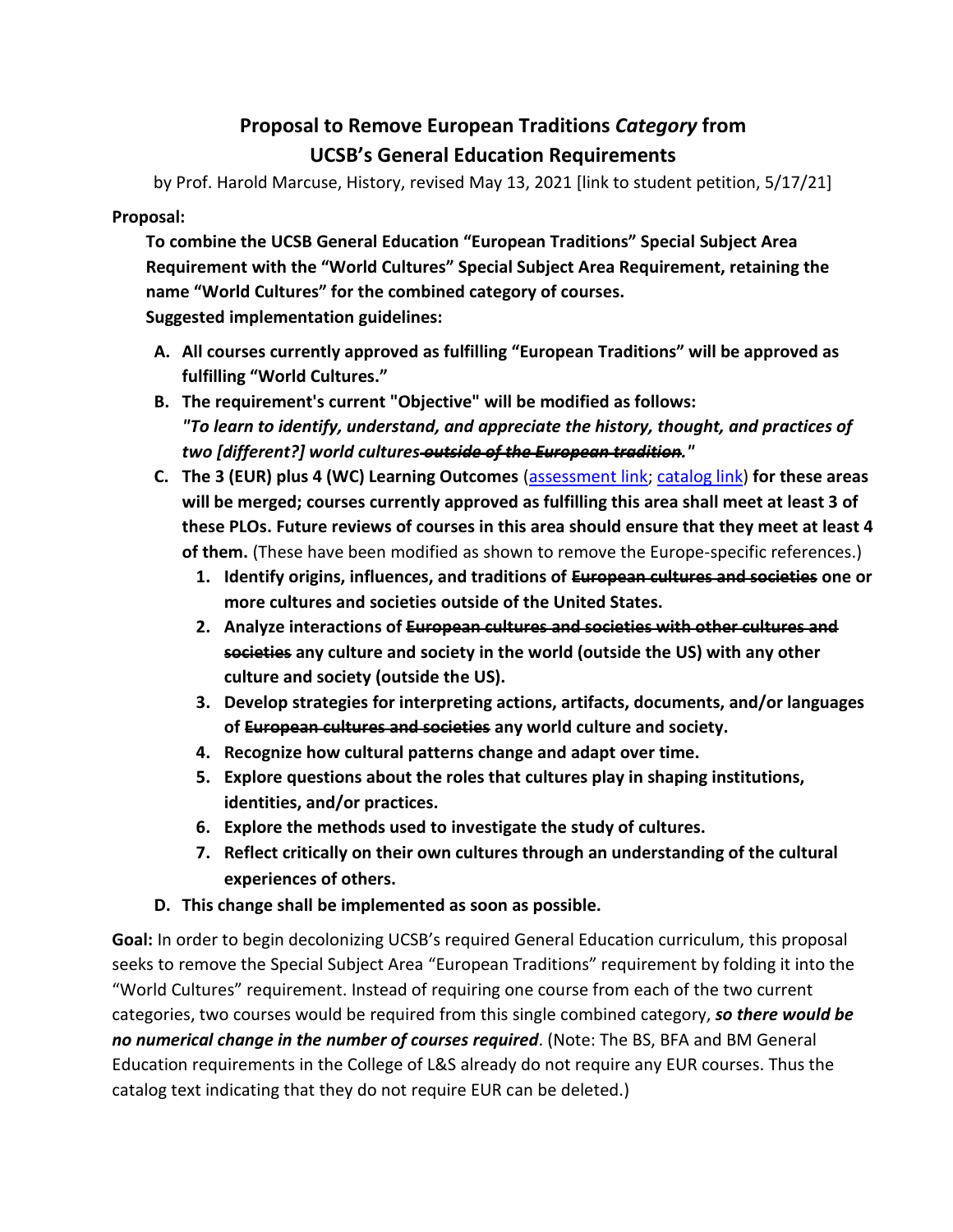**Justification:** The removal of this requirement from UCSB's general education curriculum brings us closer to current standards across the UC system (and at most comparison schools). Because of the broad diversity of approaches to "general education" (also known as "distribution" or "breadth" requirements) across campuses, it is difficult to compare them directly. However, a rough synoptic table with hyperlinks to the relevant catalog pages for UC campuses is included in the appended document. As the [Spring 2021 student petition](https://docs.google.com/document/d/1bRbifHBX8PdhTTWkmbD-AoL55S35TWe4mjn2gE2mEvk/edit) notes, no other UC campus has any remotely similar requirement focusing on Europe (or "the West").

*Some faculty have suggested that we go further in decolonizing and modernizing our GE curriculum. Since such changes would require lengthy consultation, we are not proposing them at this time, so we can focus on this most obvious, urgent and simple change. We encourage the Senate and Administration to undertake a reevaluation of our GE curriculum.*

**Background:** For decades—since at least 2002--many faculty members have judged UCSB's special emphasis on "Western Civilization" in its General Education requirements to be an indication of undesirable Eurocentrism in our curriculum. Although its complete removal was proposed at that time, only a renaming and reduction of the requirement was ultimately implemented in the 2005 GE reform. Euphemistically renamed "European Traditions," it was reduced from two courses from a highly restricted list, to one course from a much broader list of courses.<sup>1</sup> In early 2020, already prior to the heightened awareness of institutional White supremacism after the murders of Breonna Taylor and George Floyd, students were working on a petition to remove this requirement, which is submitted as a supporting document hereto. In the wake of those murders this University and a number of its departments have released pledges to combat anti-Blackness in our curriculum. This proposal is one obvious and simple way of reducing the White supremacism embedded in our curriculum.

**Impact on Students.** The effect on students will be minimal. Instead of having to choose one course from each of the two categories, they would be able to choose two courses from the combined list of courses, giving them greater flexibility (as noted above, this applies to BA students only). While some students might choose both courses from the EUR list, thereby circumventing the previous stipulation of a "non-European" culture, this is not necessarily a detriment: an in-depth exposure to the culture of one world region brings with it benefits as well, especially for students who already have a deeper grounding in a non-European culture. Also, students considering study abroad in Europe could benefit from increased knowledge of the culture of their target country. Note that in implementation guideline B, above, the word "different" could be inserted, to ensure that students could not take two courses from the same world region. For the reasons outlined here it is debatable whether this would be desirable.

**Enrollments.** To assess the possible impact on enrollments, Institutional Research has compiled five years of enrollment rates of all (and all lower division) courses on each list, with more detailed data

 $\overline{\phantom{a}}$ 

 $1$  A detailed documentation of the discussions of the "Western Civilization" requirement at UCSB from 1985 to 2004 can be found at: [http://ge.projects.history.ucsb.edu/WCivResponses022.htm.](http://ge.projects.history.ucsb.edu/WCivResponses022.htm)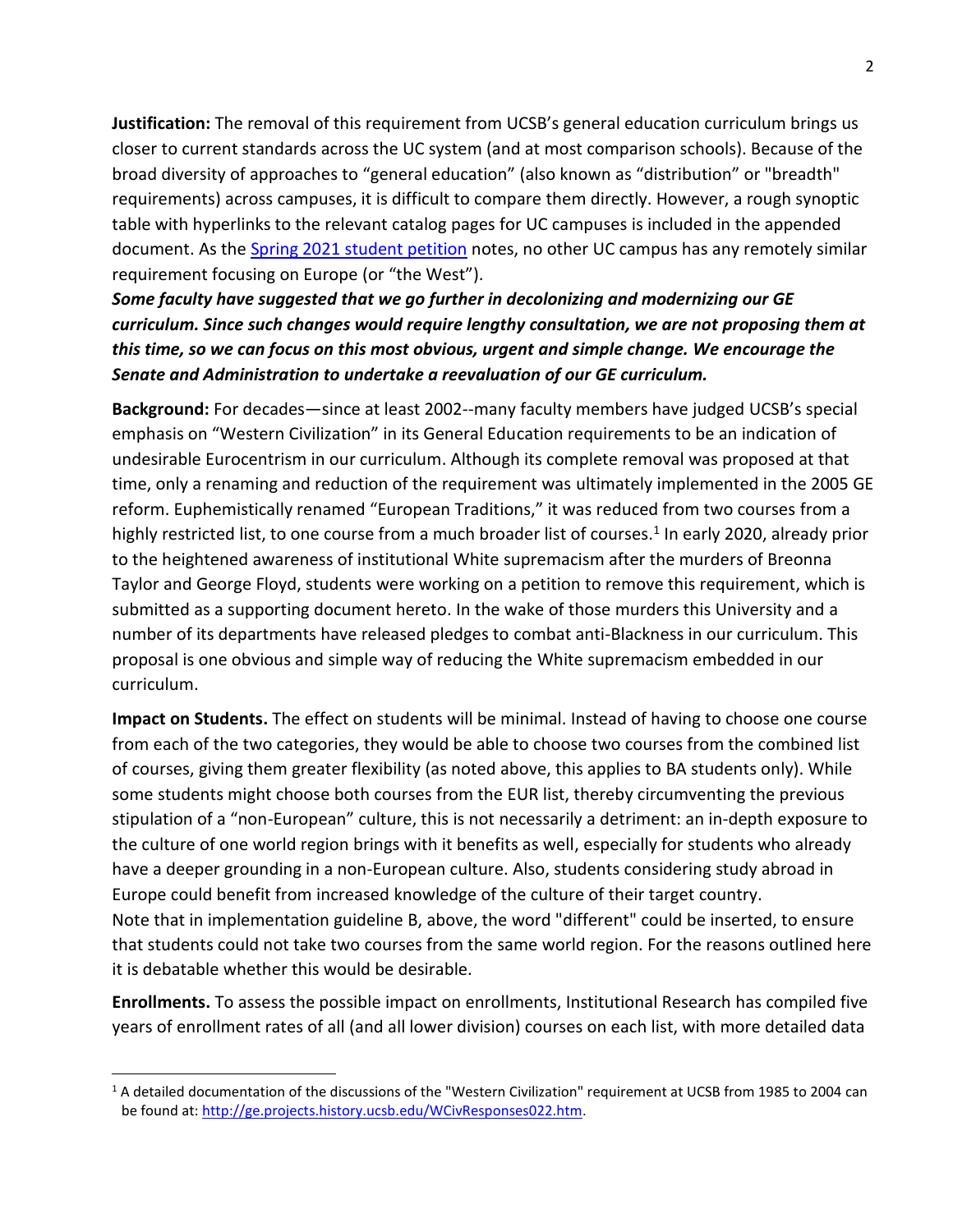for the 7 departments offering courses listed in the pre-2005 GE subcategory E-1, "Western Civilization." <sup>2</sup> Since the enrollment rates in EUR and WC courses are roughly comparable (aggregate enrollments are sometimes higher in one, sometimes in the other), substantial shifts are unlikely. We would actually hope that some enrollment would shift to non-EUR World Cultures courses, since the main purpose of this proposal is to reduce our institutional privileging of "the West." The data broken down by major is more difficult to interpret, but is provided for each department to analyze.

**Resources.** If reviewers of this proposal wish to consult UCSB's current GE requirements, the following links go to the relevant catalog pages:

- Overall rationale for UCSB's GE program: [https://my.sa.ucsb.edu/catalog/Current/CollegesDepartments/ls-intro/GERequirements.aspx.](https://my.sa.ucsb.edu/catalog/Current/CollegesDepartments/ls-intro/GERequirements.aspx) The links for each college and degree are at the bottom of the page.
- Descriptions of General Subject Areas C-G: <https://my.sa.ucsb.edu/catalog/Current/UndergraduateEducation/GeneralSubjectAreaRequirements.aspx>.
- Descriptions of the five Special Subject Areas: <https://my.sa.ucsb.edu/catalog/Current/UndergraduateEducation/SpecialSubjectAreaRequirements.aspx>. The fifth Special Requirement, "Ethnicity" is worded as follows: "Objective: To learn to identify and understand the philosophical, intellectual, historical, and/or cultural experiences of HISTORICALLY oppressed and excluded racial minorities in the United States."
- List of courses currently fulfilling the EUR requirement: [https://my.sa.ucsb.edu/catalog/Current/UndergraduateEducation/EurTradCourses.aspx.](https://my.sa.ucsb.edu/catalog/Current/UndergraduateEducation/EurTradCourses.aspx)

## **Largest Survey Courses Designed to Fulfill the European Traditions Requirement:<sup>3</sup>**

ARTHI 6ABC - Art Survey: Ancient-Medieval; Renaissance-Baroque; Modern-Contemporary Art CLASS 20AB and 40 - Ancient Greeks; Romans; Greek Mythology C LIT 30ABC - Major Works in European Literature FR 50ABCX / C LIT 50ABC - Tales of Love in the Western Tradition HIST 4ABC - Ancient Mediterranean; Medieval and Early Modern Europe; Modern Europe MUS 10ABC - History of Western Music from Early Modern Culture through Modernism PHIL 20ABC - History of Philosophy RG ST 80ABC - Religion and Western Civilization: Ancient; Medieval; Modern

The History Department, which removed "Western Civilization" from the title of its Hist 4ABC survey in 2018, unanimously endorsed a simpler version of this proposal. The other department chairs have been apprised of the proposal and were asked in mid-April to solicit feedback from their faculty. A joint discussion meeting is being scheduled for May 24, 2021.

 $\overline{\phantom{a}}$ 

<sup>&</sup>lt;sup>2</sup> See the listing in the 2004-05 UCSB General Catalog, p. 114: [https://archive.org/details/cusb-ld781-s3\\_u55\\_2004-](https://archive.org/details/cusb-ld781-s3_u55_2004-05/page/114/mode/2up) [05/page/114/mode/2up.](https://archive.org/details/cusb-ld781-s3_u55_2004-05/page/114/mode/2up) (MUS 10 was added in 2015-16, enrolling ca. 25-35 students quarterly. Historical enrollment data is available at [https://my.sa.ucsb.edu/public/CourseOfferingHistory.aspx.\)](https://my.sa.ucsb.edu/public/CourseOfferingHistory.aspx) See the list of courses at the bottom of this page.

<sup>&</sup>lt;sup>3</sup> [https://my.sa.ucsb.edu/catalog/Current/UndergraduateEducation/EurTradCourses.aspx.](https://my.sa.ucsb.edu/catalog/Current/UndergraduateEducation/EurTradCourses.aspx)